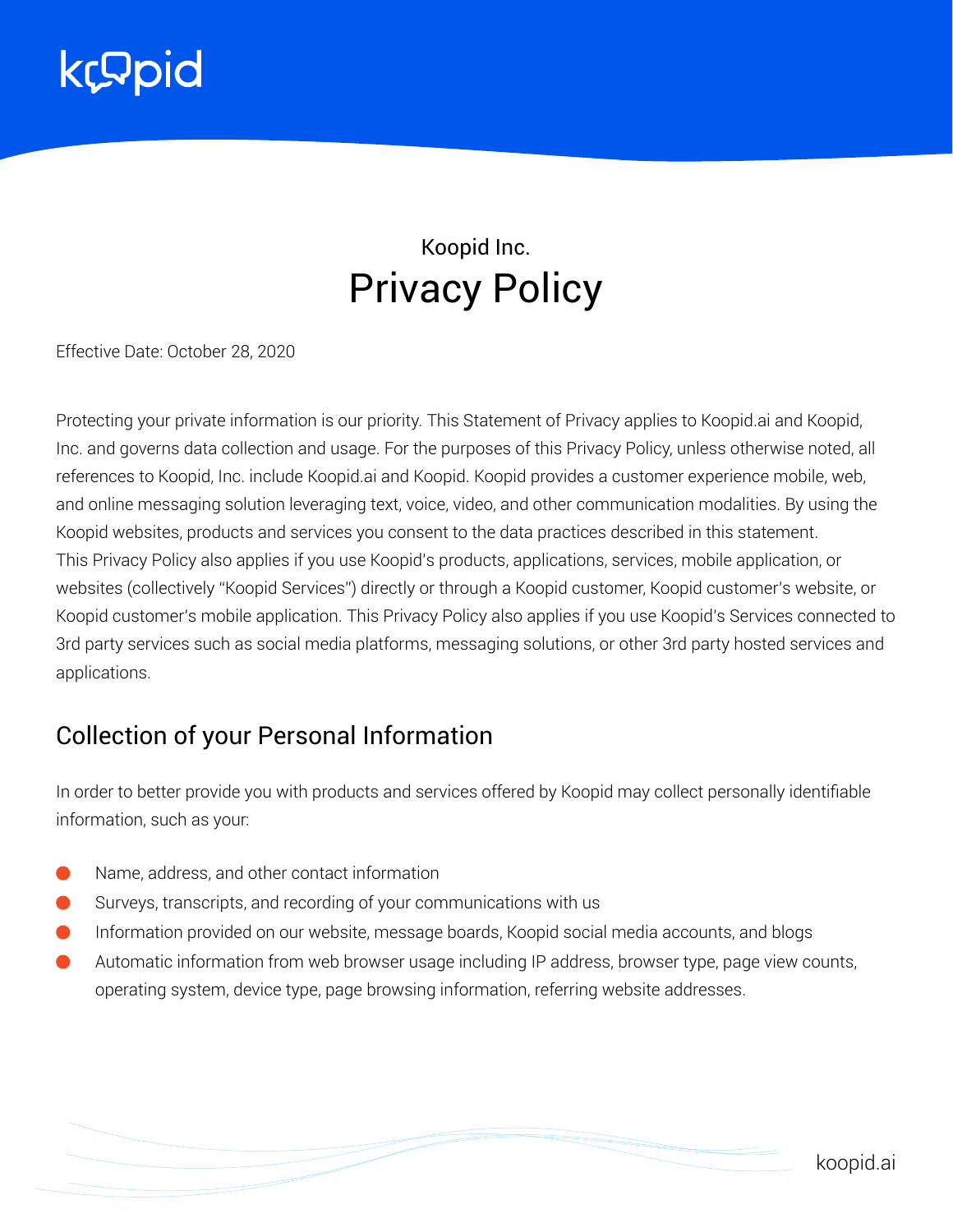### kropid

When engaging with a company that uses Koopid Services, we may collect:

- Messaging and interaction transcripts or recordings on behalf of the company,
- Information on behalf of and/or requested by the company such as browsing related activity, online behavior and activities,
- Automatic information, such as IP address, operating system and device type used.

If you purchase Koopid Services, we may collect billing and credit card information. This information is used to complete your purchase transaction.

Please keep in mind that if you directly disclose personally identifiable information or personally sensitive data through Koopid's public message board, blogs, or social media this information may be collected and used by others.

We do not collect any personal information about you unless you voluntarily provide it to us. However, you may be required to provide certain personal information to us when you elect to use certain products or services. These may include: (a) registration for an account from Koopid; (b) signing up for special offers from selected 3rd parties; (c) sending us an email message; (d) sending us a message through our messaging services for support, information, or other questions; (e) submitting your credit card or other payment information when ordering and purchasing product and services from Koopid.

We may collect information when you engage with Koopid or with a company that uses Koopid Services enabled on the company's website, mobile application, voice calls, video calls, messaging, SMS, social media accounts, social messaging accounts, or other customer engagement solutions.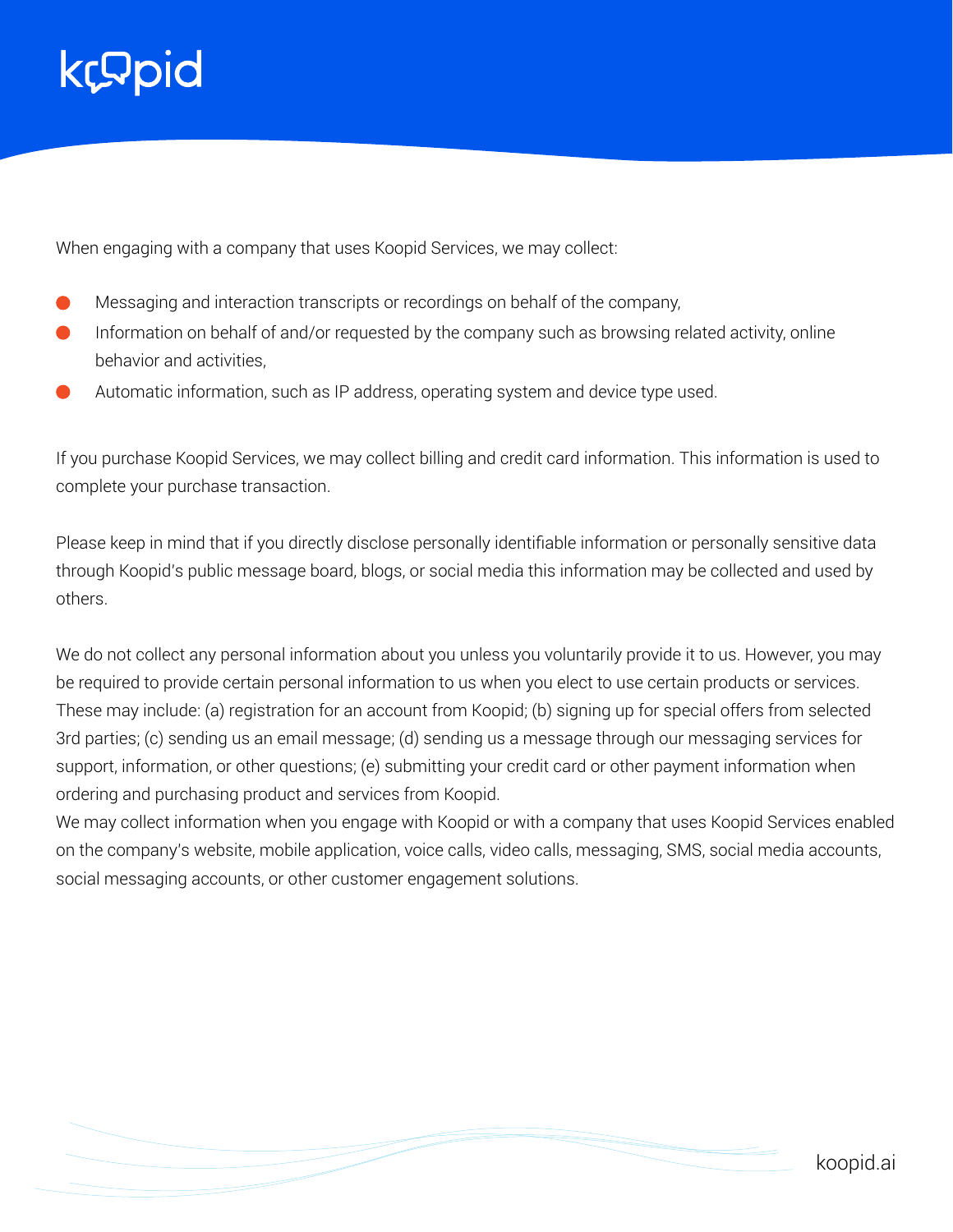# **kcopid**

### Use of your Personal Information

Koopid collects and uses your personal information to operate its websites and deliver the service you and our customers have requested.

Koopid may also use your personally identifiable information to inform you of other products and services available from Koopid and its affiliates.

We may aggregate information so that it is not personally identifiable and use and share such aggregated information for training and quality assurance purposes and deliver and improve our products and services. Koopid may analyze anonymized or aggregated information including through automated systems and machine learning to improve our services and/or our customer's experiences.

#### Sharing Information with Third Parties

Koopid does not sell, rent or lease its customer lists to third parties.

Koopid may disclose your personal information, without notice, if required to do so by law or in the good faith belief that such action is necessary to: (a) conform to the edicts of the law or comply with legal process served on Koopid or the site; (b) protect and defend the rights or property of Koopid; and/or (c) act under exigent circumstances to protect the personal safety of users of Koopid, or the public.

We use a limited number of 3rd party service providers to assist us in making our websites, products, and services available to our customers and users. For example, we may share data with 3rd parties who provide services to Koopid, such as credit card processing services, analytics and data storage services. These 3rd parties may access, process or store personal data in the course of providing their services.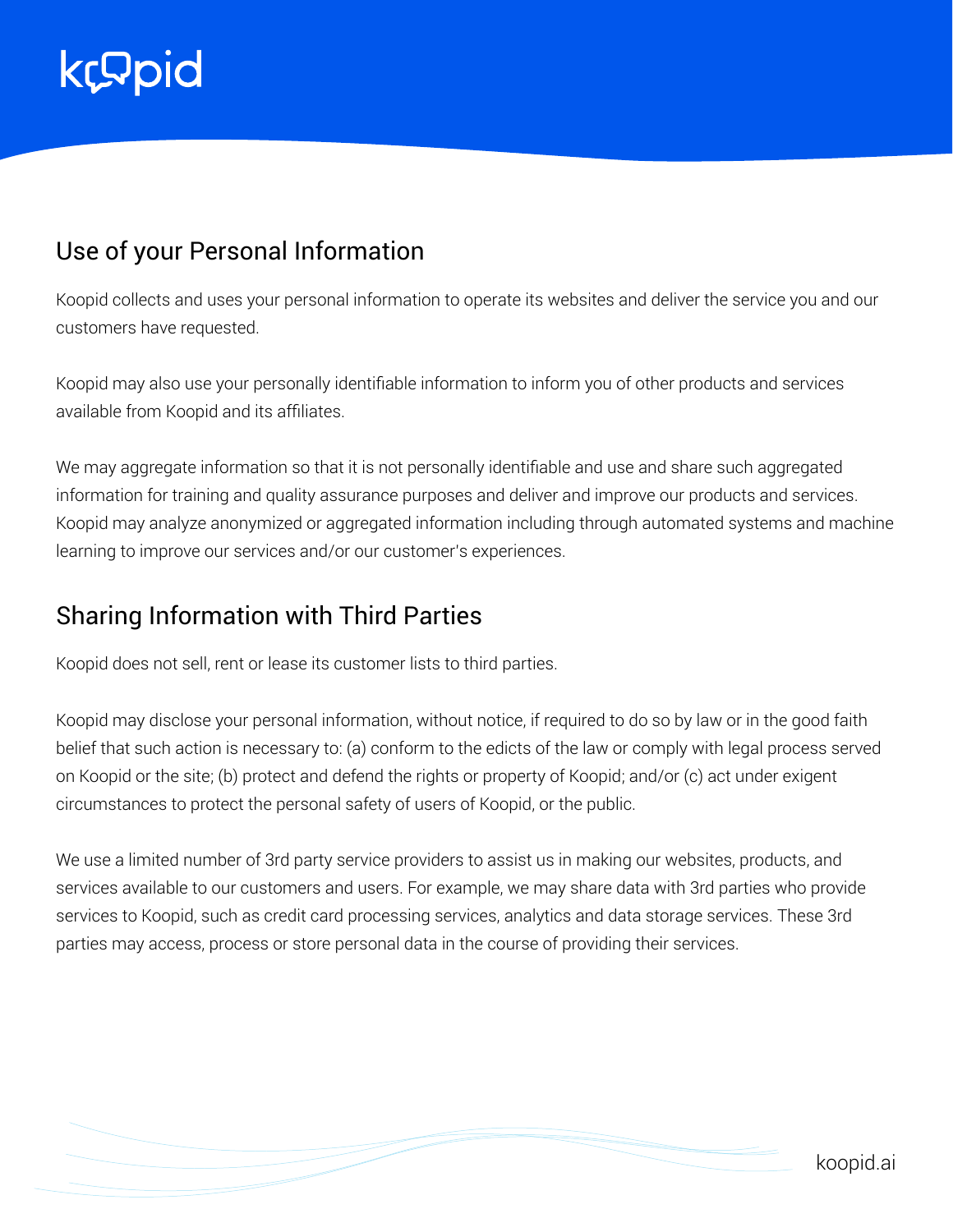# kropid

#### Use of Cookies

The Koopid website may use "cookies" to help you personalize your online experience. A cookie is a text file that is placed on your hard disk by a web page server. Cookies cannot be used to run programs or deliver viruses to your computer. Cookies are uniquely assigned to you, and can only be read by a web server in the domain that issued the cookie to you.

One of the primary purposes of cookies is to provide a convenience feature to save you time. The purpose of a cookie is to tell the web server that you have returned to a specific page. For example, if you personalize Koopid pages, or register with Koopid's products or services, a cookie helps Koopid to recall your specific information on subsequent visits. This simplifies the process of recording your personal information, such as billing addresses, shipping addresses, and so on. When you return to the same Koopid website, the information you previously provided can be retrieved, so you can easily use the Koopid features that you customized.

You have the ability to accept or decline cookies. Most web browsers automatically accept cookies, but you can usually modify your browser setting to decline cookies if you prefer. If you choose to decline cookies, you may not be able to fully experience the interactive features of the Koopid services or websites you visit.

#### Links

The Koopid website may contain links to other sites. Please be aware that we are not responsible for the content or privacy practices of such other sites. We encourage our users to be aware when they leave our site and to read the privacy statements of any other site that collects personally identifiable information.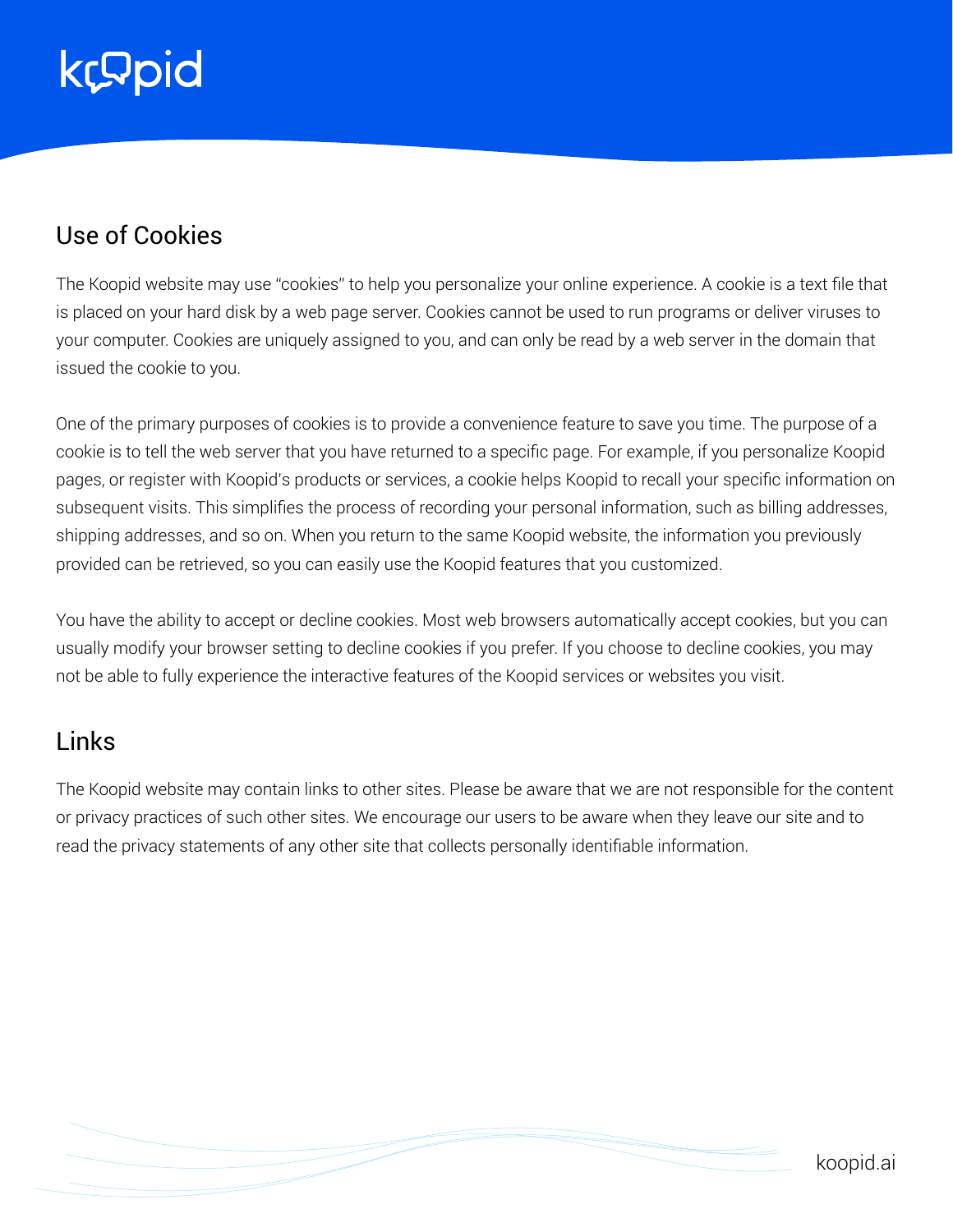# kropid

### Security of your Personal Information

Koopid secures your personal information from unauthorized access, use, or disclosure. Koopid encrypts personal information, messages, and transcripts during transmission. Transcripts of interactions are stored and archived on secure, encrypted servers, hosted in secure data centers. Access is protected by multiple layers of control including firewalls, role-based access controls, authentication, and monitoring.

We strive to take appropriate security measures to protect against unauthorized access to our alteration of your personal information. Unfortunately, no data transmission over the Internet or a wireless network can be guaranteed to be 100% secure. As a result, while we strive to protect your personal information, you acknowledge that: (a) there are security and privacy limitations inherent to the Internet which are beyond our control; and (b) security, integrity, and privacy of any and all information and data exchanged between you and us through this Site cannot be guaranteed.

If you are communicating with a customer that uses Koopid products and services you should review the privacy practices of that customer to understand which security measures they use.

If you use our mobile applications, access our mobile optimized websites or interact with a customer that uses Koopid products and services in its mobile application, we may receive information about your mobile device, including a unique identifier for your device.

#### Children Under Thirteen

Koopid does not knowingly collect personally identifiable information from children under the age of thirteen. If you are under the age of thirteen, you must ask your parent or guardian for permission to use this website and Koopid products and services.